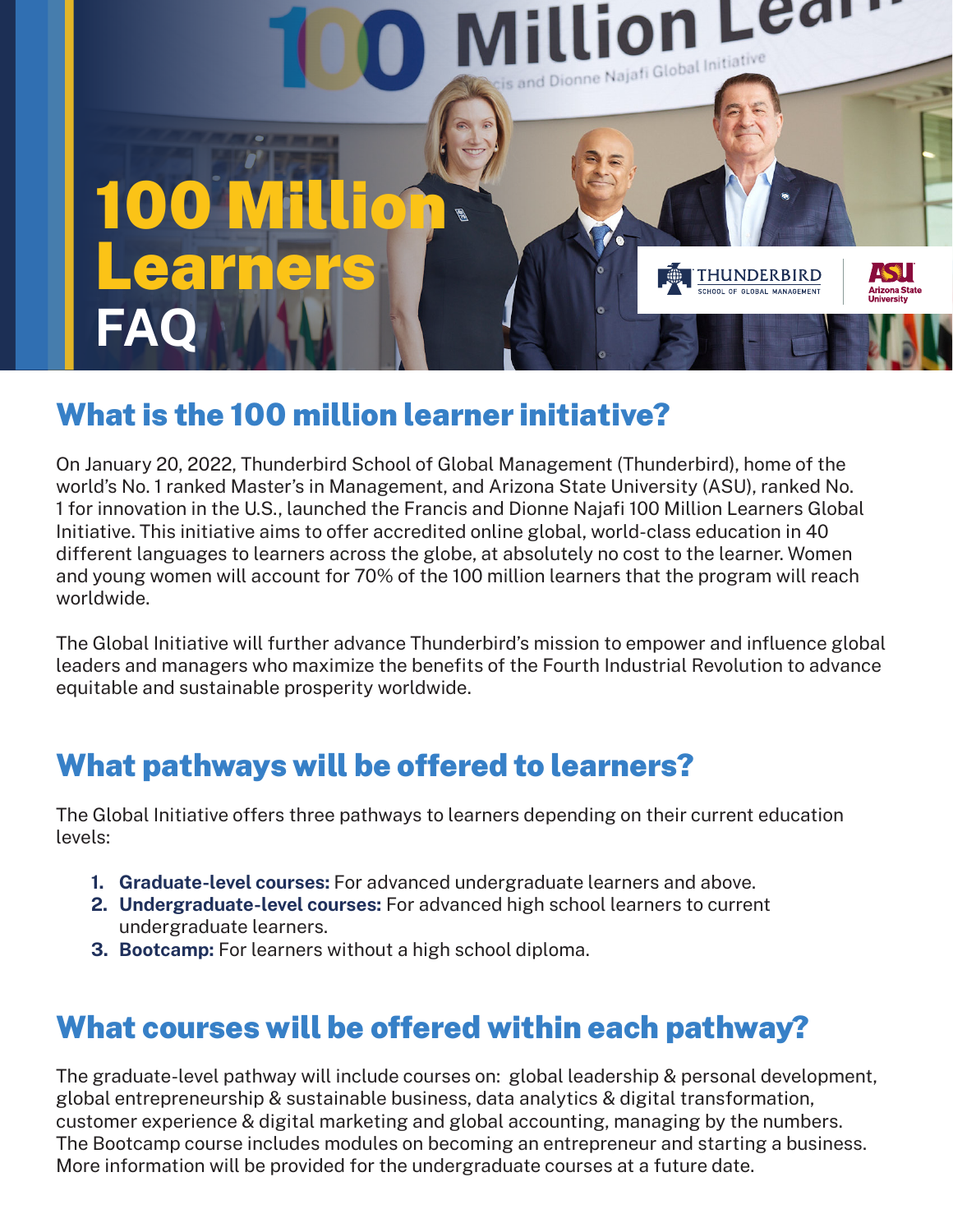#### What languages will learners be able to take each course in?

Launching April 8th, 2022, courses will first be offered in English and then offered in 40 languages as they are translated.

#### The full list of languages include:

| Arabic         | Hindi              | Mandarin Chinese (S) | Swedish      |
|----------------|--------------------|----------------------|--------------|
| Bengali        | Hungarian          | Mandarin Chinese (T) | Tagalog      |
| <b>Burmese</b> | Bahasa (Indonesia) | Polish               | Thai         |
| Czech          | Italian            | Portuguese           | Turkish      |
| Dutch          | Japanese           | Punjabi              | Ukrainian    |
| Farsi          | Javanese           | Romanian             | Urdu         |
| French         | Kazakh             | Russian              | <b>Uzbek</b> |
| German         | Kinyarwanda        | Slovak               | Vietnamese   |
| Gujarati       | Korean             | Spanish              | Yoruba       |
| Hausa          | Malay              | Swahili              | Zulu         |

#### How much does each course and program cost?

As part of the Thunderbird School of Global Management's dedication to accessibility, this program and each course are offered at no cost to the learner. The courses are open to and accessible to any learner.

#### How will learners take each course?

Each course will be accessible through a digital platform located on the https://thunderbird.asu. edu/lifelong-learning/100-million-learners website.

#### How much time do I have to complete each course?

Each course may be taken on demand at each learner's individual pace.

#### What can learners achieve with each course?

By completing each course, a learner can earn a digital badge through module and content completion. A digital badge will be issued once a learner has completed a course through our digital credential partner Badgr.